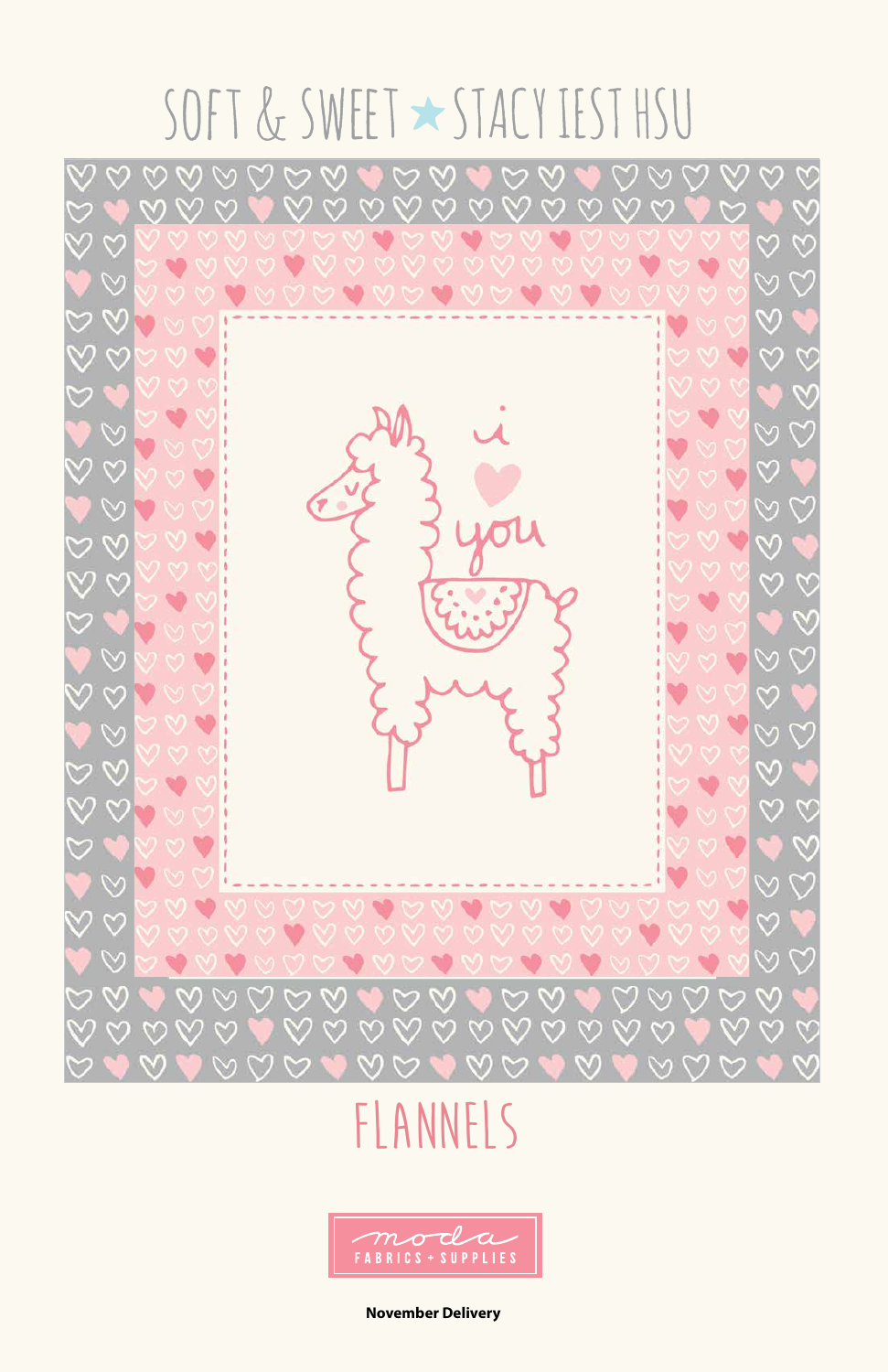**© 2018 moda fabrics • all rights reserved**



All images shown at 100% unless noted. 100% Flannels. Due to CMYK printing restrictions an exact fabric match is not always possible.



\* i love<br>\* i love

















#### **November Delivery**



蹬

20602 16F (FCBAG)



**B** f <sup>n</sup> The state modarabrics.com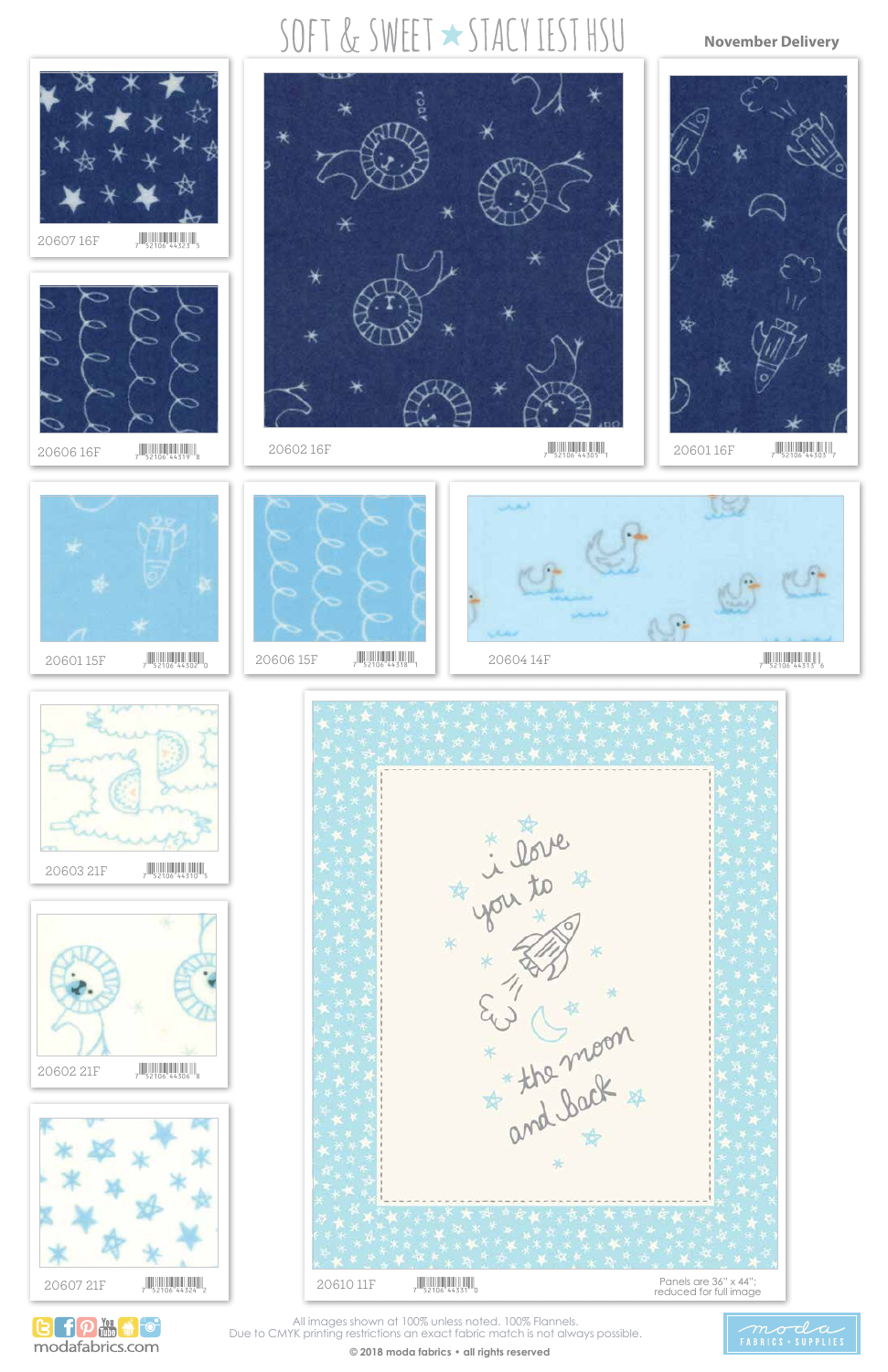**© 2018 moda fabrics • all rights reserved**



All images shown at 100% unless noted. Due to CMYK printing restrictions an exact fabric match is not always possible.

















 $\sim$ 















 $20608$  11F  $\frac{1}{7}$   $\frac{1}{52106}$   $\frac{1}{44325}$ 





















SOFT & SWEET FANNELS





STACY IEST HSU



#### **November Delivery**



 $20602$  11F  $\frac{1}{2}$   $\frac{1}{2}$   $\frac{1}{2}$   $\frac{1}{2}$   $\frac{1}{2}$   $\frac{1}{2}$   $\frac{1}{2}$   $\frac{1}{2}$   $\frac{1}{2}$   $\frac{1}{2}$   $\frac{1}{2}$   $\frac{1}{2}$   $\frac{1}{2}$   $\frac{1}{2}$   $\frac{1}{2}$   $\frac{1}{2}$   $\frac{1}{2}$   $\frac{1}{2}$   $\frac{1}{2}$   $\frac{1}{2}$   $\frac{1}{2}$ 

Panel is 36" x 44";<br>reduced for full image reduced for full image Panel is 36" x 44";

**B** f <sup>n</sup> mediatorics.com